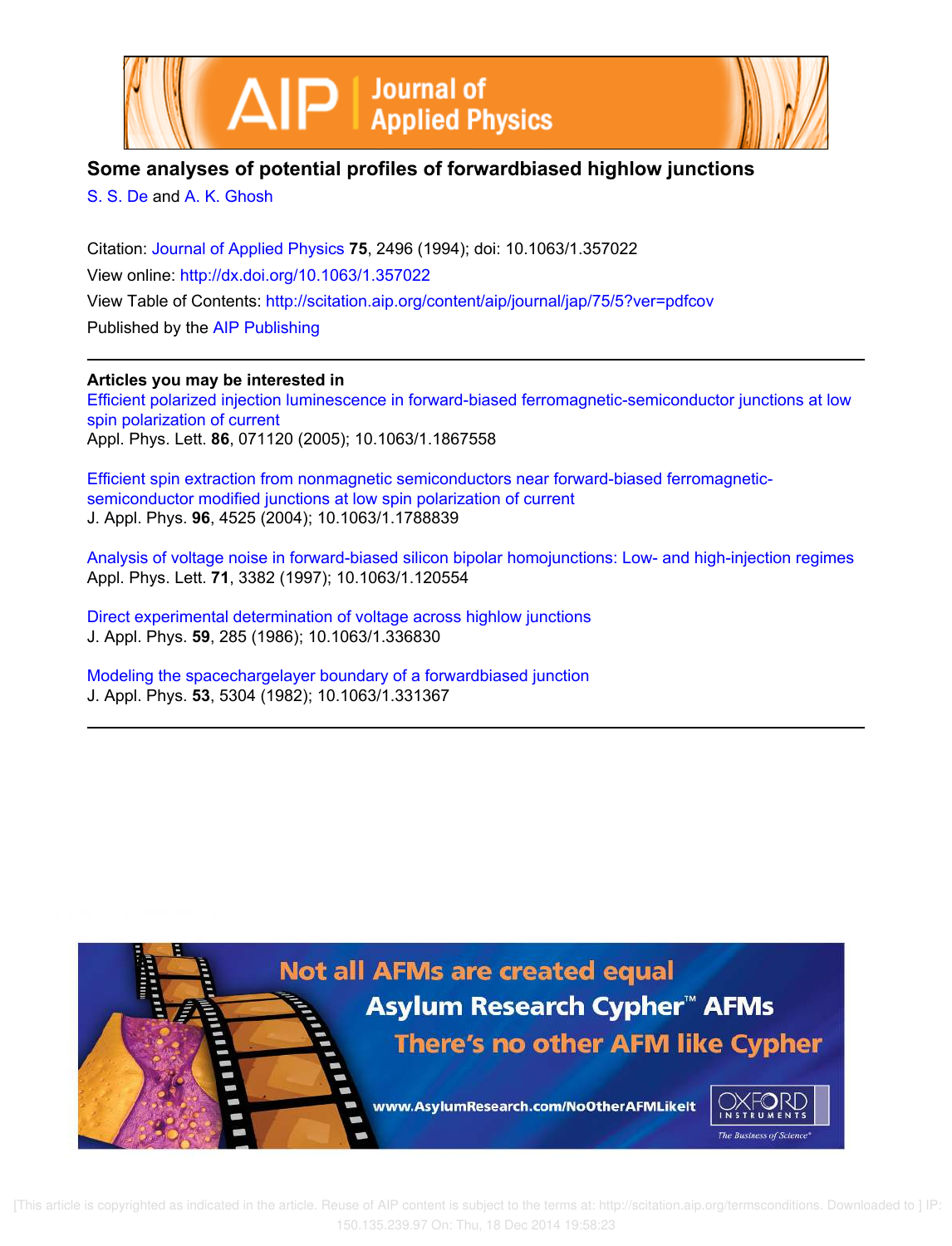## Some analyses of potential profiles of forward-biased high-low junctions

S. S. De and A. K. Ghosh

Centre of Advanced Study in Radio Physics and Electronics, University of Calcutta, I Girish Vidyaratna Lane, Calcutta-700 009, India

(Received 2 March 1993; accepted for publication 20 October 1993)

A model calculation for the variation of the normalized potential against the normalized position for a forward-biased, below 2 thermal voltage, high-low junction has been made through numerical computations of Poisson's equation. The model is oriented to a junction with a sufficiently large doping difference between the two sides.

### 1. INTRODUCTlON

Poisson's equation with the use of Boltzmann statistics is a popular mathematical technique to study potential protiles in the surface region of a semiconductor step-junction and high-low junction. $1-3$  The method usually yields an approximate relationship among normalized position, potential, and normalized field.

An alternative model for a high-low junction under the forward- biased condition, with a sufficiently large doping difference between the two sides, will be presented in this article to secure a new solution of Poisson's equation. It is assumed that across the  $n^+ - n$  space charge region, a quasiequilibrium condition exists.<sup>4</sup> The condition of charge neutrality at the edges of the boundary will also be assumed to be maintained under the same condition.<sup>5</sup> For an abrupt  $n^+ - n$  junction with low level injection in the n region, it can be seen that<sup>4</sup>

$$
p_L(x)N_{DL}=p_R(x)N_{DR}.
$$

It has been pointed out by  $Gunn<sup>6</sup>$  that the space charge region of a high-low junction consists of two distinctly different regions, viz., a depletion region on the heavily doped side and an accumulation region on the lightly doped side. Further, the potential difference across the depletion region is never greater than  $KT/q$ . Therefore the total normalized potential difference, which is the difference between the normalized bulk potential and the normalized junction potential, can never have a value greater than unity. $6.7$  For this reason, the present model is utilized to study the potential profile in the highly doped side, i.e., the depletion region, controlled by the applied voltage and the total normalized potential difference  $(<1)$ . In the lightly doped side, i.e., the accumulation region, the analyses are made for higher values of total normalized potential difference under biasing conditions.

Conventional analyses, similar to modeling of semiconductor step junctions and high-low junctions, are being carried out to show the variation of normalized potential with normalized position by choosing arbitrary values of different parameters that occur in the derivation of the solution of the Poisson equation. This has been compared with a previous work.<sup>8</sup>

To investigate the connection of this analysis to physical reality, the expression for effective surface recombination velocity is deduced on the basis of the present model (Appendix A). The variation of effective surface recombination velocity with the variation of dopant density is studied, the graphical presentation of which has been compared with earlier works.<sup>9,10</sup>

### Il. SITUATION UNDER FORWARD-BIASED HIGH-LOW JUNCTION

Poisson's equation of a high-low junction in equilibrium, where the left side is a highly doped  $n$ -type semiconductor, may be written as

$$
\frac{d^2\phi}{dx^2} = -\frac{q}{\epsilon} \left( N_D - n \right),\tag{1}
$$

where

$$
i = n_i \exp U,
$$

$$
U=q\phi/KT=(E_F-E_i)/KT,
$$

 $\phi$  is the electrostatic potential,  $E_i$  is the Fermi level energy in the intrinsic semiconductor,  $E_F$  is the Fermi level energy,  $N_D$  is the ionized donor density,  $n_i$  is the density of holes and of electrons in the intrinsic semiconductor, and  $\epsilon$ is the electrical permittivity.

Here, the effect of holes has been ignored and the donors are assumed to be completely ionized. The other symbols have their usual significance. The sketch of a  $n^+ - n$ junction along with its band structure is shown in (a) and (b) of Fig. 1.

Poisson's equation for the left side is given by

$$
\frac{d^2U_L}{dx^2} = -\frac{q^2}{\epsilon KT} \left[ n_i \exp(U_{BL}) - n_i \exp(U_L) \right],\tag{2}
$$

where  $U_L$  and  $U_{BL}$  are the normalized potential at an arbitrary point on the left side and the normalized bulk potential at the left side, respectively.

When  $n_i$  is replaced by  $N_i$ , the nonequilibrium state of the semiconductor under the forward-biased condition would acquire virtually the state of an equilibrium semiconductor, $^{11}$  where

$$
N_i = \left(\frac{N_{DL}^2 + N_{DR}^2 + 2N_{DL}N_{DR}\cosh U_{HL}}{4\sinh^2 U_{HL}}\right)^{1/2},\tag{3}
$$

and  $U_{HL}$  is the normalized total potential difference across the transition region.

 $N_{DL}$  and  $N_{DR}$  are the donor densities at the left and right sides of the  $n^{+} - n$  junction as shown in Fig. 1. In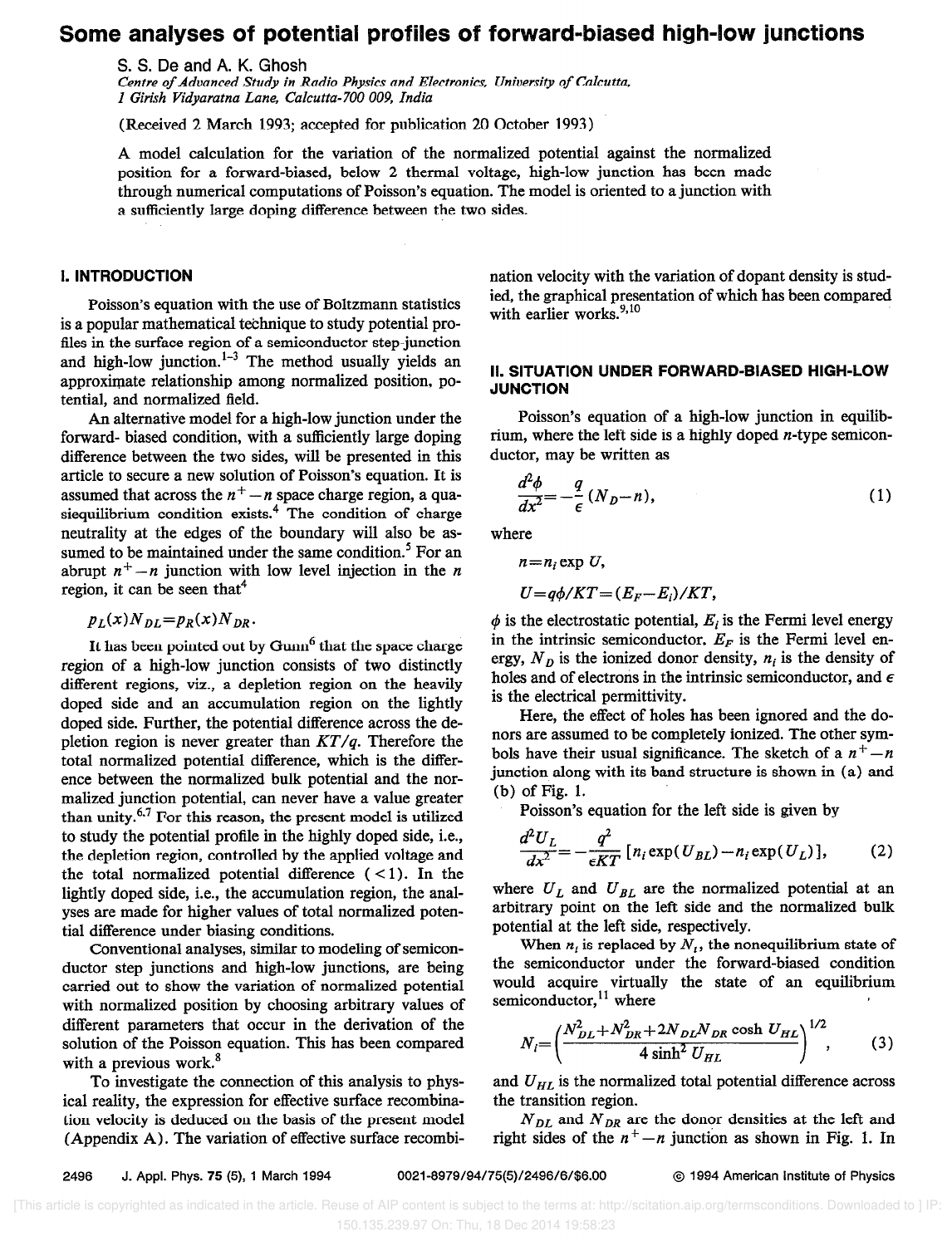

FIG. 1. Geometry and band diagrams of the stated high-low junction. (a) Referential coordinates for the  $n^+ - n$  junction. (b) Variations of donor density, bottom of conduction band, and normalized potential  $U$  with distance normal to interface.

deducing the expression of  $N_i$  for the high-low junction with low injection in the  $n$  region, it is assumed that (i) the quasi-Fermi level is constant in the space charge region and (ii) the charge neutrality condition at the edges of the boundary is present.

The relationship between  $U_{HL}$  and applied biasing potential is given by

$$
U_{HL} = U_A - \ln(N_{DL}/N_{DR})
$$

Here, the junction has been specified as

 $U'_{BL} = \ln(N_{DL}/N_i)$ 

and the effective bulk potential before the onset of highlevel condition is considered to be

 $U_{BL}' = U_{BL} - U_{A}/2.$ 

The primes are used to distinguish the values of the quantities in biasing conditions from their nonbiasing situation.

Thus, Eq. (2) under biasing conditions becomes

$$
\frac{d^2 U_L}{dx^2} = -\frac{q^2}{\epsilon KT} \left[ N_i \exp(U_{BL}') - N_i \exp(U_L') \right]
$$

$$
= \frac{1}{2L_{Di}^2} \left[ \exp(U_L') - \exp(U_{BL}') \right], \tag{4}
$$

where  $L_{Di} = (\epsilon KT/2q^2 N_i)^{1/2}$  is the intrinsic Debye length under biasing. Boundary conditions may be chosen as

$$
U'_L \to U'_{BL}
$$
 and  $\frac{dU'_L}{dx} \to 0$  as  $x \to -W_{n+}$ .

Thus

$$
\int_0^{\partial U/\partial x} \left(\frac{\partial U'_L}{\partial x}\right) d\left(\frac{\partial U'_L}{\partial x}\right)
$$
  
= 
$$
\frac{1}{2L_{Di}^2} \int_{U'_{BL}}^{U'_L} \left[\exp(U'_L) - \exp(U'_{BL})\right] dU'_L.
$$
 (5)

This yields

$$
\left(\frac{dU_L'}{dx}\right)^2 = \frac{1}{L_{Di}^2} \left[ \exp(U_L') - \exp(U_{BL}') \right] - (U_L' - U_{BL}') \exp(U_{BL}') \, .
$$
 (6)

The boundary conditions for the right side may be stated as

$$
U'_R \to U'_{BR} \quad \text{and} \quad \frac{dU'_R}{dx} \to 0 \text{ as } x \to W_n.
$$

Here,  $U'_{BR}$  and  $U'_R$  are the normalized bulk potential and normalized potential at an arbitrary point on the right side, respectively. Poisson's equation will remain unchanged in form for this side also. Now,

$$
\left(\frac{dU'_R}{dx}\right)^2 = \frac{1}{L_{Di}^2} \left[ \exp(U'_R) - \exp(U'_{BR}) - (U'_R - U'_{BR}) \exp(U'_{BR}) \right].
$$
\n(7)

This yields

$$
\frac{x}{L_{Di}} = \int_{U'_J}^{U'_R} \frac{dU'_R}{\left[\exp(U'_R) - \exp(U'_{BR}) - (U'_R - U'_{BR})\exp(U'_{BR})\right]^{1/2}},
$$

where  $U_j$  is the normalized potential at the junction.

Since  $L_{Di} = L_D(\cosh U_{BR})$ <sup>2</sup>, the equation for the normalized position from (8) is given by

$$
\frac{x}{L_D} = \frac{1}{\sqrt{2}} \int_{U'_f}^{U'_R} \left( \frac{\exp(U'_{BR}) + \exp(-U'_{BR})}{\exp(U'_R) - \exp(U'_{BR}) - (U'_R - U'_{BR}) \exp(U'_{BR})} \right)^{1/2} dU'_R, \tag{9}
$$

J. Appl. Phys., Vol. 75, No. 5, 1 March 1994 S. S. De and A. K. Ghosh 2497

(8)

 [This article is copyrighted as indicated in the article. Reuse of AIP content is subject to the terms at: http://scitation.aip.org/termsconditions. Downloaded to ] IP: 150.135.239.97 On: Thu, 18 Dec 2014 19:58:23

I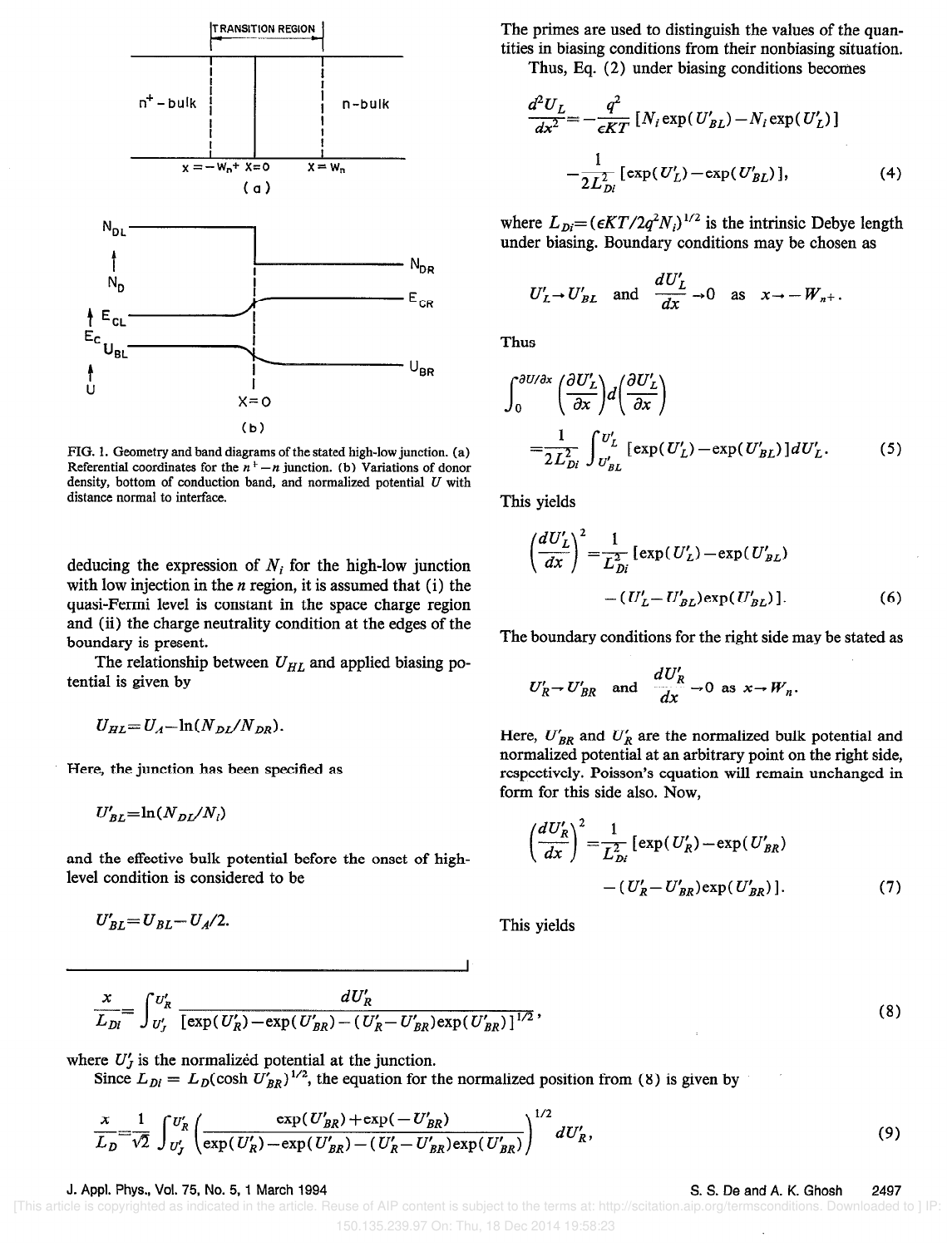where  $L<sub>D</sub>$  is the extrinsic Debye length under biasing, which is employed to reduce redundancy. In this presentation, all potentials in the  $n^+ - n$  junction have been considered to be positive. Therefore,  $U_{BL} > U_L > U_J$  $> U_R > U_{RR}$ . For brevity, as potential is decreasing in the positive  $x$  direction, different potentials in Eq. (9) can be transformed by the following relations:

$$
U'_J - U'_{BR} \equiv W'_{JR} \quad \text{and} \quad U'_R - U'_{BR} \equiv W'_R,
$$

where  $W'_{JR}$  is the effective normalized potential difference on the right side, and  $W'_R$  is the normalized potential difference between the remote end and an arbitrary point on the right side. These relations reveal that  $W'_{R}$  will also decrease with  $x$ , but it will have positive values:

$$
W_R' = 0 \quad \text{at } x = W_n
$$

and

$$
W_R' = U_{JR}' - U_{BR}' = W_{JR}' \quad \text{at} \quad x=0.
$$

Thus, for the accumulation region, Eq. (9) yields

$$
\frac{x}{L_D} = -\frac{1}{\sqrt{2}} \int_{W_R'}^{W_{IR}'} \left( \frac{\exp(U_{BR}') + \exp(-U_{BR}')}{\exp(U_{BR}')[\exp(W_R') - W_R' - 1]} \right)^{1/2} \times dW_R' .
$$
\n(10)

This becomes

$$
\frac{x}{L_D} = -\frac{1}{\sqrt{2}} \int_{W'_R}^{W'_{JR}} \left( \frac{1 + \exp(-2U'_{BR})}{\exp(W'_R) - W'_R - 1} \right)^{1/2} dW'_R.
$$
\n(11)

For the depletion region, in the left side, the transformation relation is chosen as  $U_{BL} - U_{J} \equiv W_{JL}$  and  $U_{BI}$  $- U'_L \equiv W'_L$ , where  $W'_{JL}$  and  $W'_L$  are the effective normalized potential difference on the left side, and the normalized potential difference between the remote end and an arbitrary point in the left side, respectively. Thus, for the depletion region, the expression for the normalized position becomes

$$
\frac{x}{L_D} = \frac{1}{\sqrt{2}} \int_{W'_L}^{W'_{JL}} \left( \frac{1 + \exp(-2U'_{BL})}{\exp(-W'_L) + W'_L - 1} \right)^{1/2} dW'_L.
$$
\n(12)

### III. ANALYSIS AND DISCUSSION

As routine analyses, which are generally followed in device modeling or step-junction problems, an attempt has been made to study the variation of normalized potential under biasing  $(W')$  with normalized position  $(x/L_p)$  by choosing certain arbitrary values of different parameters.

Normalized bulk potential under biasing  $(U'_R)$  is an explicit function of applied voltage through  $N_i$ . It must change due to biasing. But the normalized bulk potential  $(U_B)$  does not change with biasing. For an arbitrarily chosen fixed value of  $U_B$  and applied voltage  $U_A$ , the value of  $U'_B$  may be considered as fixed. Under this circumstance, variations of normalized potential versus normalized position may be studied. As a result, the graphs in Figs. 2-4 are drawn based on numerical computation of Eqs. (11) and



FIG. 2. Plots of normalized potential versus normalized position at the depletion region under biasing condition for different values of  $W'_{IL}$ (0.3,0.5,0.7,1.0), keeping  $U'_{BL} = 22$  in each case.

(12) for the depletion and accumulation regions, respectively. In this attempt, since the total potential drop on the left side, i.e., heavily doped side, is less than unity, in Fig. 2 the variation of normalized potential with position are studied in the depletion region for lower values of  $W'_{IL}$ (=0.3, 0.5, 0.7, 1.0). Here, the applied biasing  $U_A=2$ thermal voltage and normalized bulk potential  $U_{BL}$ =23



FIG. 3. Plots of normalized potential versus normalized position at the accumulation region under biasing conditions for different values of  $W'_{JR}$  (=5,8,11), keeping  $U_{BR}$ =8 in each case.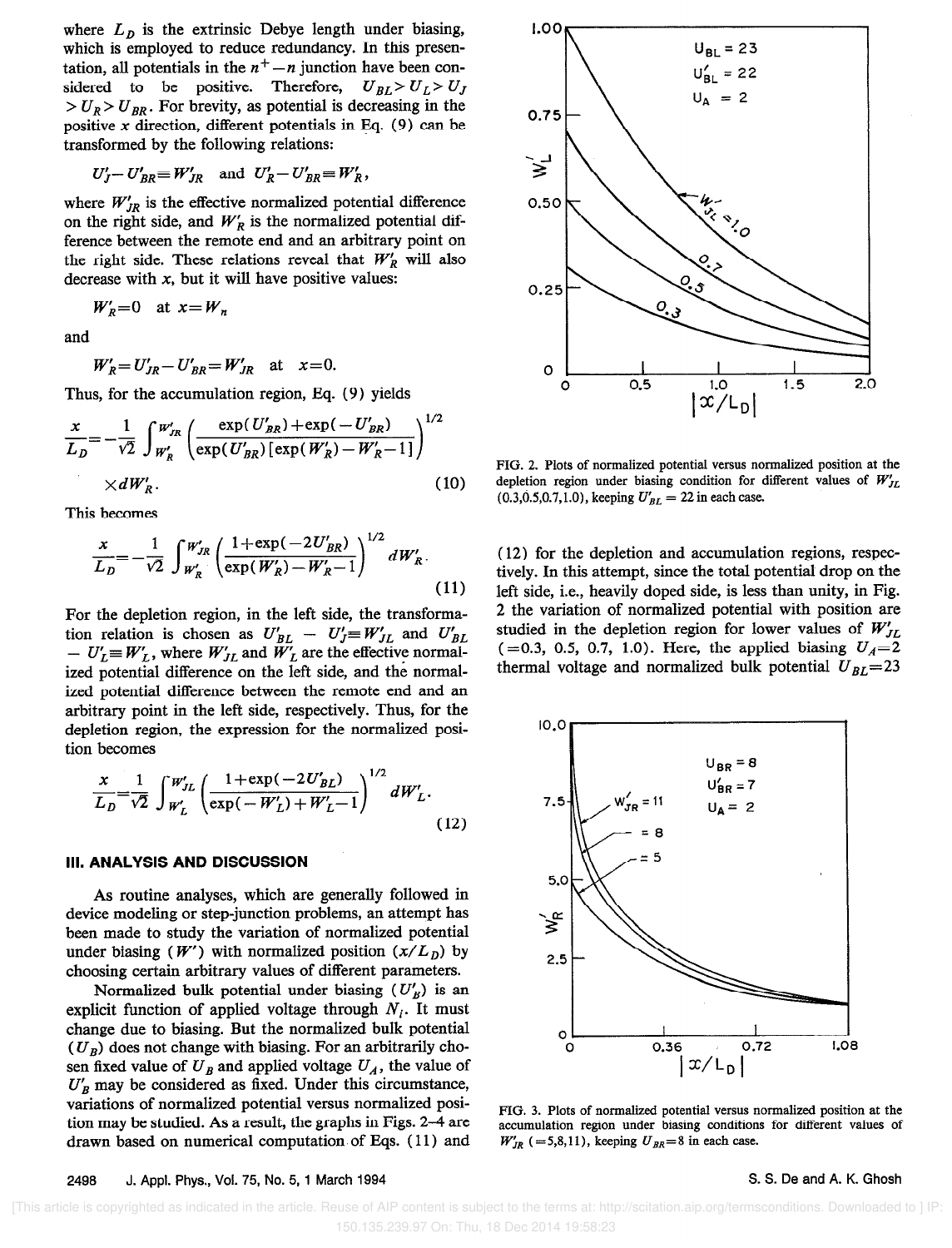

FIG. 4. Variation of normalized potential with normalized position in the accumulation region with different values of  $U'_{BR}$  and applied biasing thermal voltage  $U_A$ , for fixed values of  $U_{BR}$  and  $W'_{IR}$ .

are chosen arbitrarily. From the relation, it reveals that identical graphs will be obtained when  $U_A = 0$  for some other values of bulk potential. Obviously, the bulk potential under biasing condition changes. Therefore, the magnitude of normalized potential with normalized position will be different for different values of bulk potential under biasing. Though the junction is at  $x=0$ , the depletion region should be along the negative direction of the x axis.



FIG. 5. Plots of normalized potential vs normalized position at the depletion region for  $U_A=0$  and  $W'_{JL} = W_{JL} = 1.0$ , keeping  $U_{BL} = 23$ . The graph (a) depicts the results of the present analysis, while graph (b), indicated by the thin dashed line, is due to numerical computation made from the work of Missous and Rhoderick (Ref. 8).

But according to the transformation relations and as depicted in Fig. 2, the depletion sets may be taken along the positive direction of the  $x$  axis.

Figure 3 shows the variation of normalized potential with normalized position under biasing condition in the accumulation region for higher values of  $W'_{JR}$  (=5,8,11) with an arbitrarily chosen value of applied biasing  $U_A=2$ thermal voltage. In Fig. 4, a set of graphs are drawn for the given values of  $U_{BR} = 8$  and  $W'_{IR} = 8$ . The graphs almost overlap for some chosen values of biasing and  $U'_{BR}$ . Thus it reveals that the value of  $U'_{BR}$  changes due to biasing. For some different values of applied voltage and the values of  $U'_{BR}$ , potential versus position curves yield nearly identical nature of variation.

The present work has been compared in Fig. 5 with a previous work' to study the variation of normalized potential with normalized position at the depletion region under identical conditions, i.e., unbiased conditions. The curve (a) represents the results of the present analysis for  $U_A = 0$ and  $W'_{JL} = W_{JL} = 1.0$ , keeping  $U_{BL} = 23$ , while the graph (b), indicated by the thin dashed line is the result of numerical computation of the earlier work.<sup>8</sup>

To investigate the physical reality of this analysis, an expression for effective surface recombination velocity has been deduced (Appendix A) on the basis of the present model by incorporating the influences of (i) the built-in field at the  $n^+-n$  junction, (ii) the minority carrier recombination in the  $n^+$  region, and (iii) minority carrier recombination in the space charge layer at the  $n<sup>+</sup> - n$  junction. These are not fully considered in the works of earlier  $a$ uthors.<sup>9,12-14</sup> The expression is given by (see Appendix)

$$
S_{\text{eff}} = \frac{N_{DR}}{N_{DL}} \frac{D_{pn^{+}}}{L_{pn^{+}}} \coth\left(\frac{W_{n^{+}}}{L_{pn^{+}}}\right) + \frac{p_{1}}{N_{DL}} \frac{D_{pn^{+}}}{L_{pn^{+}}} \coth\left(\frac{W_{n^{+}}}{L_{pn^{+}}}\right) + \frac{\pi}{4q\tau_{pa}} \left(\frac{2KT\epsilon_{sn}}{N_{DL} \exp[q(\phi_{n} - \phi_{b})/KT]}\right)^{1/2} + \frac{1.46}{q\tau_{pd}} \exp[q(\phi_{n} - \phi_{b})/KT] \left(\frac{2KT\epsilon_{sn^{+}}}{N_{DL}}\right)^{1/2} . \tag{A10}
$$

The first two terms on the right hand side of Eq. (AlO) are the contribution to  $S_{\text{eff}}$  in the  $n^+$  region. The first term corresponds to the result of earlier works,<sup>9,12</sup> arising only due to the minority carrier recombination in the  $n^+$  region. The second term occurs due to the hole concentration in front of the  $n^+ - n$  region, which is negligible in the *n*-base region at lightly doped conditions. The last two terms together represent the total contribution of the minority carrier recombination to  $S_{\text{eff}}$  in the space charge layer. The third and fourth terms arise out of recombination of holes in the accumulation and depletion layers, respectively. When the contribution of the influence stated in (iii) is neglected, Eq.  $(A10)$  will reduce to Eq.  $(22)$  of the earlier work<sup>9</sup> or to Eq. (12) of the earlier work.<sup>12</sup> Thus, a comparison between the earlier work<sup>9</sup> and the present work can be made taking into consideration only the first term of Eq. (AlO). From this perspective, in Fig. 6, a plot of effective surface recombination velocity  $S_{\text{eff}}$  versus impurity concentration in the heavily doped side  $N_{DL}$  is drawn for some

J. Appl. Phys., Vol. 75, No. 5, 1 March 1994 S. S. De and A. K. Ghosh 2499

 [This article is copyrighted as indicated in the article. Reuse of AIP content is subject to the terms at: http://scitation.aip.org/termsconditions. Downloaded to ] IP: 150.135.239.97 On: Thu, 18 Dec 2014 19:58:23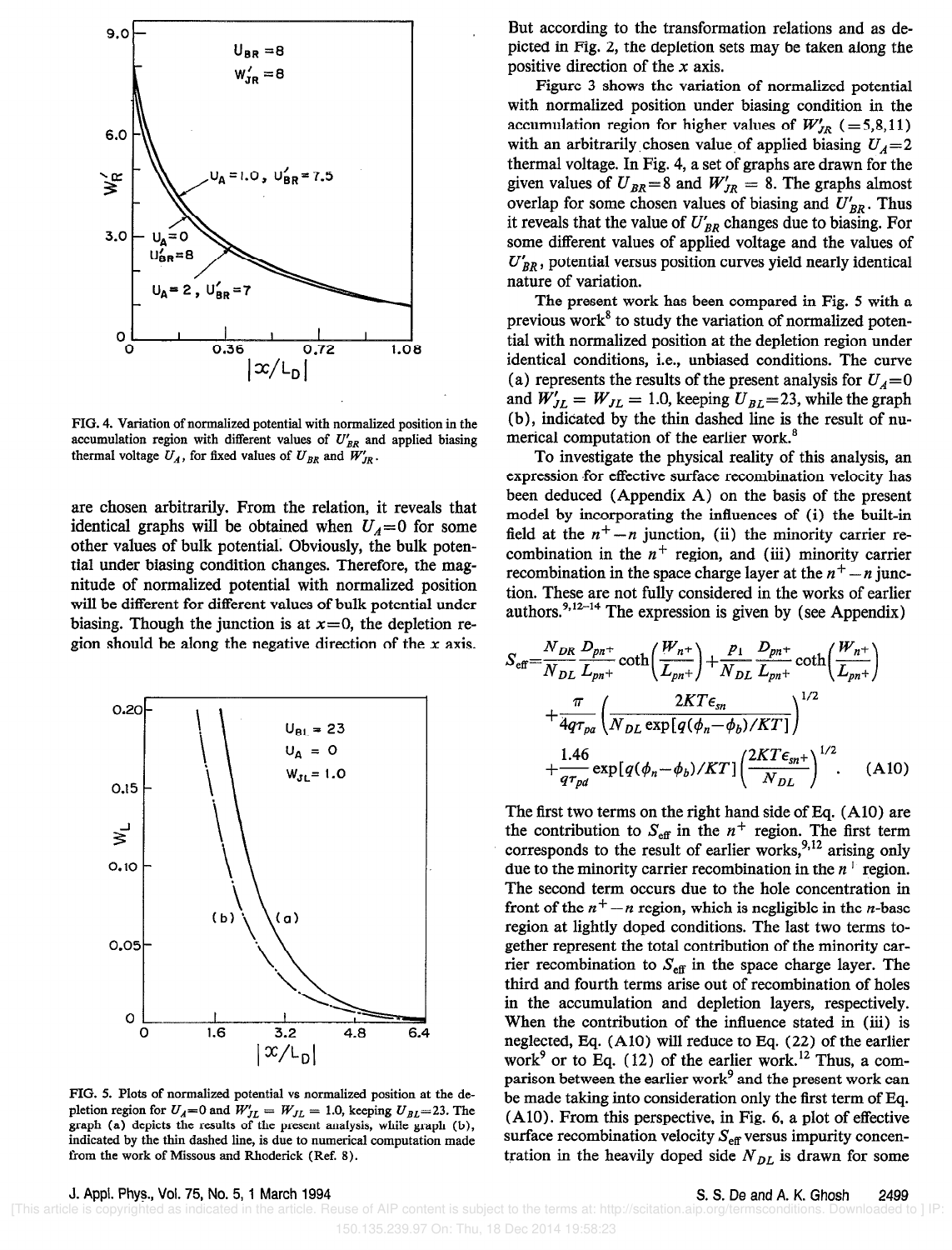

FIG. 6. Plots of  $S_{\text{eff}}$  vs  $N_{DL}$  for different values of  $N_{DR}$ . The solid line (a) represents the results of the present analysis, taking only the first term of the right hand side of Eq. (AlO), whereas the results of Ram and Tyagi are shown by the thin dashed line (b). (c) is drawn similar to (a) but with some other value of  $N_{DR}$ . (d) and (e) are the results of complete computational analysis of Eq. (A10) for two different values of  $N_{DR}$ . The graphs (f) and (g), represented by the dotted lines, depict the results of an earlier work (Ref. 10) for  $N_{DR} = 1.2 \times 10^{15}$  cm<sup>-3</sup> and 5.5 $\times 10^{15}$  cm<sup>-3</sup>, respectively.

fixed values of impurity concentration of the lightly doped side  $N_{DR}$ . As such, the continuous graph [Fig. 6(a)] is obtained as a result of numerical computation of Eq. (AlO), taking only its first term from the right hand side. The thin dashed line [Fig. 6(b)] indicates the earlier work.<sup>9</sup> This shows good agreement. Similarly, for a higher value of  $N_{DR}$ , the graph (c) is plotted depicting greater dependence of  $S_{\text{eff}}$  on  $N_{DR}$ . The values of  $N_{DR}$  are  $1.2\times10^{13}$  cm<sup>-3</sup> for graphs (a) and (b) and  $5.5\times10^{13}$  $cm^{-3}$  for graph (c), respectively. Curves (d) and (e) are drawn from the complete computational analysis of Eq. (AlO). In (d), the values of  $N_{DR}$  are the same as chosen in (a) and (b), whereas for (e) it is the same as in (c). The graphs shown in Figs.  $6(f)$  and  $6(g)$ , marked by dotted lines, depict the results from a previous work" for  $N_{DR}$  = 1.2 × 10<sup>13</sup> cm<sup>-3</sup> and 5.5 × 10<sup>13</sup> cm<sup>-3</sup>, respectively. It reveals that at higher values of impurity concentration of the lightly doped side  $(N_{DR})$ , the previous work<sup>10</sup> ap-

proaches the results of complete computational analysis of the present work. But for relatively lower values of  $N_{DR}$ , the two results deviate considerably from each other. Thus,  $N_{DR}$  has a varying control over the variation of  $S_{\text{eff}}$  with  $N_{DL}$ 

### APPENDIX A: EFFECTIVE SURFACE RECOMBINATION VELOCITY FOR THE  $n^+-n$ **JUNCTION**

For a high-low  $(n<sup>+</sup> - n)$  junction, the space charge region has an accumulation layer on the  $n$  side, and a depletion layer on the  $n^+$  side. The Poisson equations for both the accumulation and depletion regions may be written as

$$
\frac{d^2\phi}{dx^2} = \frac{q}{\epsilon_{sn}} (N_{DR} - n),
$$
  

$$
\frac{d^2\phi}{dx^2} = -\frac{q}{\epsilon_{sn}+} (N_{DL} - n),
$$
 (A1)

where  $\phi(x)$  is the potential in the space charge region, and  $N_{DL}$  ( $N_{DR}$ ) is the impurity donor concentration in the  $n^{+}(n)$  regions. The electron concentration  $n(x)$  for the stated two regions is given by

$$
n(x) = N_{DR} \exp\left[-\frac{q}{KT} (\phi_n - \phi)\right],
$$
  
\n
$$
n(x) = N_{DL} \exp\left[\frac{q}{KT} (\phi_b - \phi_n + \phi)\right],
$$
\n(A2)

where  $\phi_b$  is the built-in potential barrier, and  $\phi_n$  is the forward voltage drop across the  $n<sup>+</sup> - n$  junction. Choosing the junction to be at  $x=0$  and the space charge region edges at  $X = -W_{n+}$  and  $W_n$  (Fig. 1), the following boundary conditions may be considered:

$$
\phi(x) = 0 \quad \text{at } x = W_n,
$$
  
\n
$$
\phi(x) = -(\phi_b - \phi_n) \quad \text{at } x = -W_{n^+},
$$
  
\n
$$
\phi(x) = -\phi_0 \quad \text{at } x = 0,
$$
  
\n
$$
E = -\frac{d\phi}{dx} \quad \text{at } x = W_n,
$$
  
\n
$$
E = 0 \quad \text{at } x = -W_{n^+},
$$
  
\n
$$
E = E_0 \quad \text{at } x = 0.
$$

The expression of electric field  $E$  has been derived from Eq. (Al). For both the regions, these are given by

2500 J. Appl. Phys., Vol. 75, No. 5, 1 March 1994 S. S. De and A. K. Ghosh